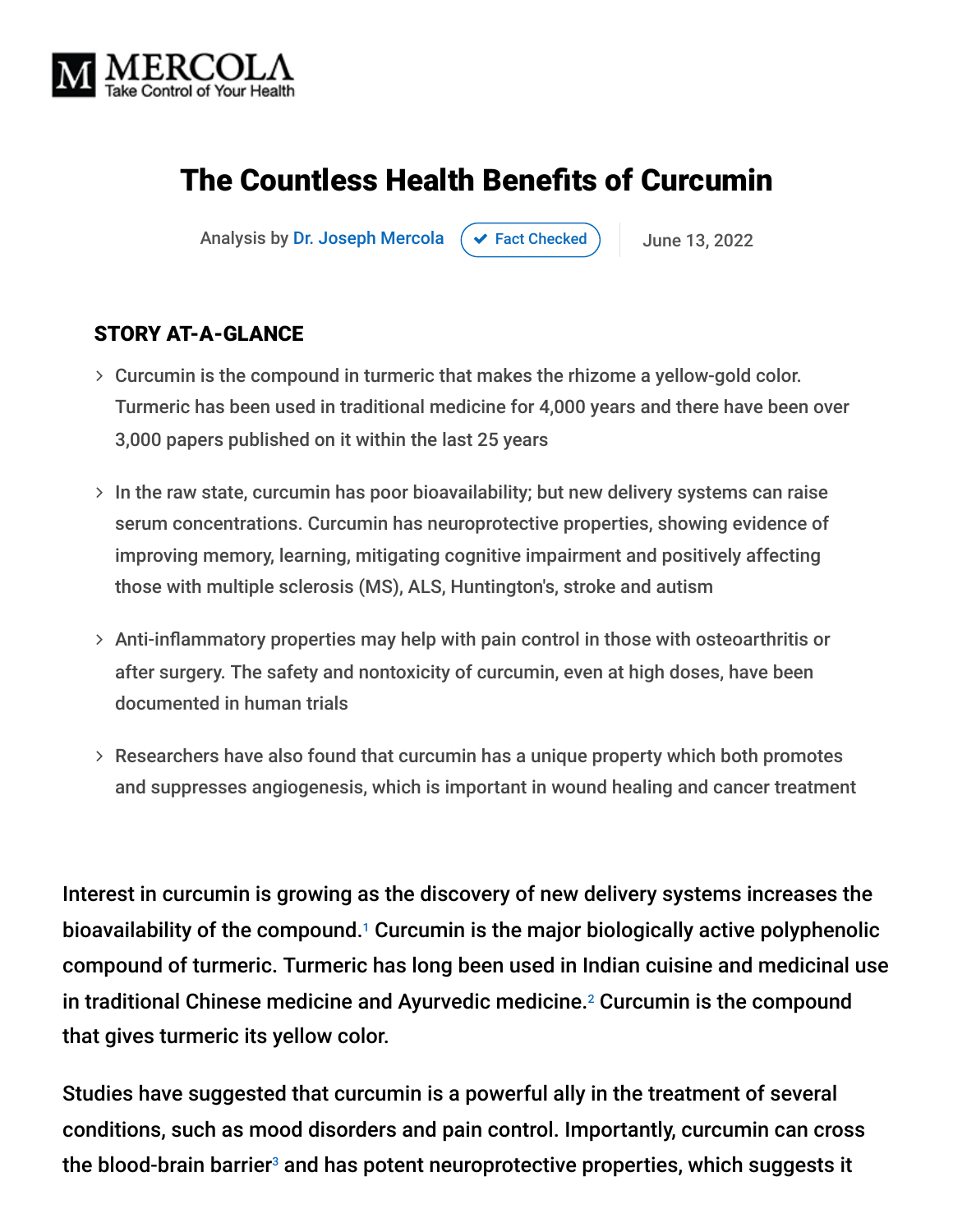could be useful for neurodegenerative disorders. The cosmetic and fabric industry also uses turmeric and curcumin. 4

In its raw form, curcumin has a very poor absorption rate. Generally, just 1% of the product is absorbed by your body.<sup>5</sup> Researchers have investigated a variety of different methods to improve absorption. This has included formulations to optimize bioavailability and delivery methods.

Those that appeared to improve the absorption include delivery as a nanoparticle, combination with polylactic-co-glycolic acid, liposomal encapsulation, and taken orally with piperine,<sup>6,7</sup> the active ingredient in black pepper.

### Consumer Interest in Curcumin Rises as Bio Delivery Improves

Turmeric is derived from the rhizome of a plant in the ginger family native to Southeast Asia. Curcumin is used in supplements and also in cosmetic products designed to reduce inflammation, which may help acne, eczema, and even slow the appearance of skin aging.<sup>8</sup> Rising interest has created a market, which experts believe will grow to \$191.89 million by 2028. 9

This represents a compound annual growth rate (CAGR) of 16.1% from 2021 to 2028. Product demand has also risen in the food industry, which uses turmeric for natural flavoring and coloring.<sup>10</sup> The antioxidant and anti-inflammatory properties of turmeric and curcumin are the basis of many of the health claims and foundation for many of the research studies evaluating the compound's ability to impact many bodily systems. 11

However, poor bioavailability of the supplement has hindered scientific study as it is nearly impossible to raise serum concentrations by consuming the supplement alone. 12 New drug delivery techniques have included a nanoparticle system, which researchers have found "increases all the biological and pharmacological benefits of curcumin." 13

Several nanoencapsulation techniques were developed to overcome the low therapeutic effects of the compound. To date, many of these are still being researched to find a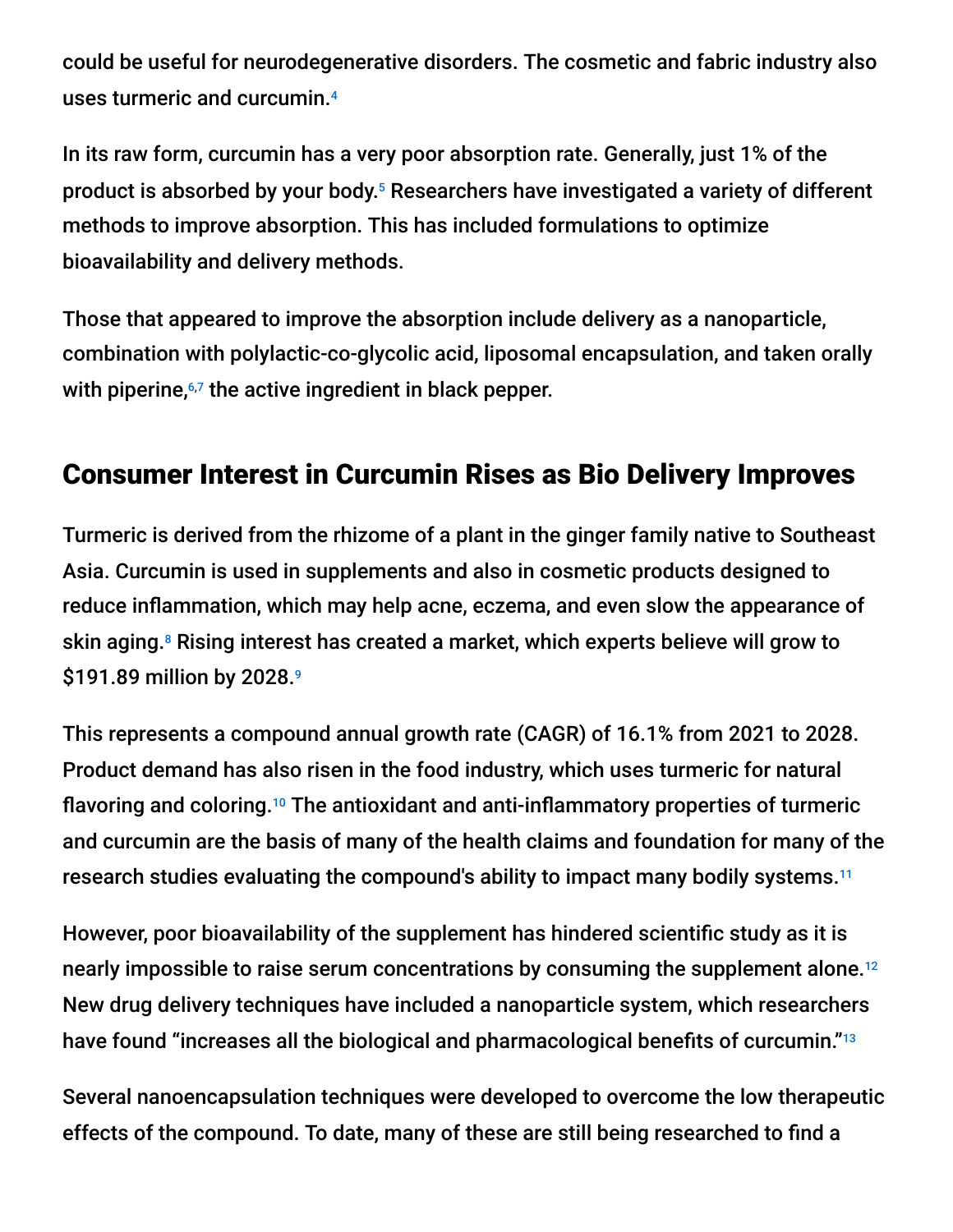promising therapeutic candidate for consumer use.<sup>14</sup> Other research has focused on compounds that may be administered concurrently that could enhance absorption.

One study found when curcumin was combined with piperine, the major active component of black pepper, it increased the bioavailability of the combination by 2000%.<sup>15</sup> However, studies have also shown that piperine inhibits enzymes used to metabolize some drugs and thereby raises the plasma concentration, which can trigger severe adverse side effects. 16

#### Curcumin Has Neuroprotective Properties

Natural plants have been used for medicinal purposes throughout history, and turmeric is no exception. There is evidence it was used in human health as far back as 4,000 years ago and there have been over 3,000 papers published on it within the last 25 years. 17

One animal study<sup>18</sup> analyzed the effect that curcumin may have on learning and spatial memory in adult and aged mice. The researchers found the animals receiving curcumin performed significantly better than those who did not. They believe the results show that curcumin helps mitigate the cognitive impairment associated with a decrease in brain cell proliferation and neuroblast differentiation.

Several papers have suggested evidence that curcumin plays a role in the prevention and treatment of other neurodegenerative diseases, such as Alzheimer's disease, 19 Parkinson's disease<sup>20</sup> and memory impairment without dementia.<sup>21</sup> Other brain disorders that have been positively affected by the administration of curcumin include multiple sclerosis, Huntington's disease, stroke, autism and amyotrophic lateral sclerosis (ALS). 22

Researchers have also found older adults who took the supplement for at least four weeks showed a significant improvement in working memory, general fatigue and contentedness. $^{23}$  A second study $^{24}$  examined the effects of curcumin on individuals who had no history of dementia. They followed 40 people between the ages of 50 and 90 years who had mild memory complaints for 18 months.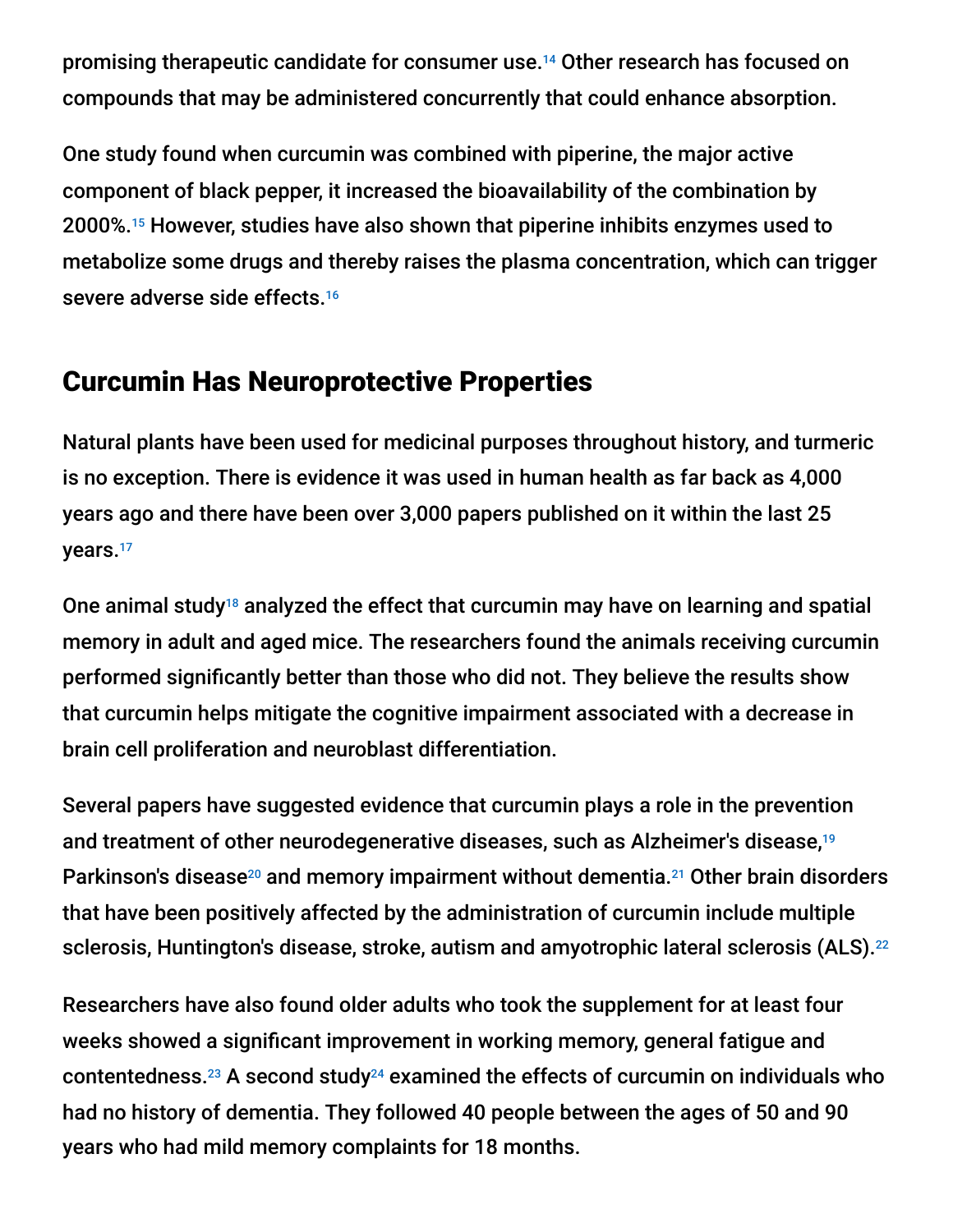The data showed $25$  that those who took curcumin had significant improvements in memory and attention, as well as mild improvement in mood and significantly fewer amyloid and tau signals in the amygdala and hypothalamus, areas of the brain that control some memory and emotional functions. The study's first author, Dr. Gary Small, said in a press release:<sup>26</sup>

*"Exactly how curcumin exerts its effects is not certain, but it may be due to its ability to reduce brain inflammation, which has been linked to both Alzheimer's disease and major depression."*

One meta-analysis $^{27}$  of six short-term, placebo-controlled clinical trials showed that curcumin "appears to be safe, well-tolerated and efficacious among depressed patients," and could serve as a "novel antidepressant."

Curcumin also has shown an effect on neuropsychiatric disorders. According to the Anxiety and Depression Association of America,<sup>28</sup> anxiety disorder is one of the most common mental illnesses and may develop from a complex set of risk factors.

A second study<sup>29</sup> of 123 people diagnosed with major depressive disorder compared curcumin intervention groups to a placebo group. They found those using curcumin experienced improvements without a difference in outcome using three different doses of curcumin. Additionally, three of the trials also reported significant antianxiety effects.

Another literature review<sup>30</sup> assessed the benefits of curcumin on several psychiatric disorders. The researchers wrote that the influence of curcumin on several biological activities may be responsible for the results. Additionally, many of these biological activities "are dysregulated in several neuropsychiatric disorders." 31

#### Anti-Inflammatory Properties Promote Pain Control

Arthritis is a common diagnosis that affects up to 54.4 million people in the U.S. A 2019 report from the Arthritis Foundation $32$  estimates this number will increase 49% to 78.4 million people by 2040. Additionally, they estimate the number whose activities are limited due to arthritis will jump from 43.5% with the condition in 2015 to 52% by 2040.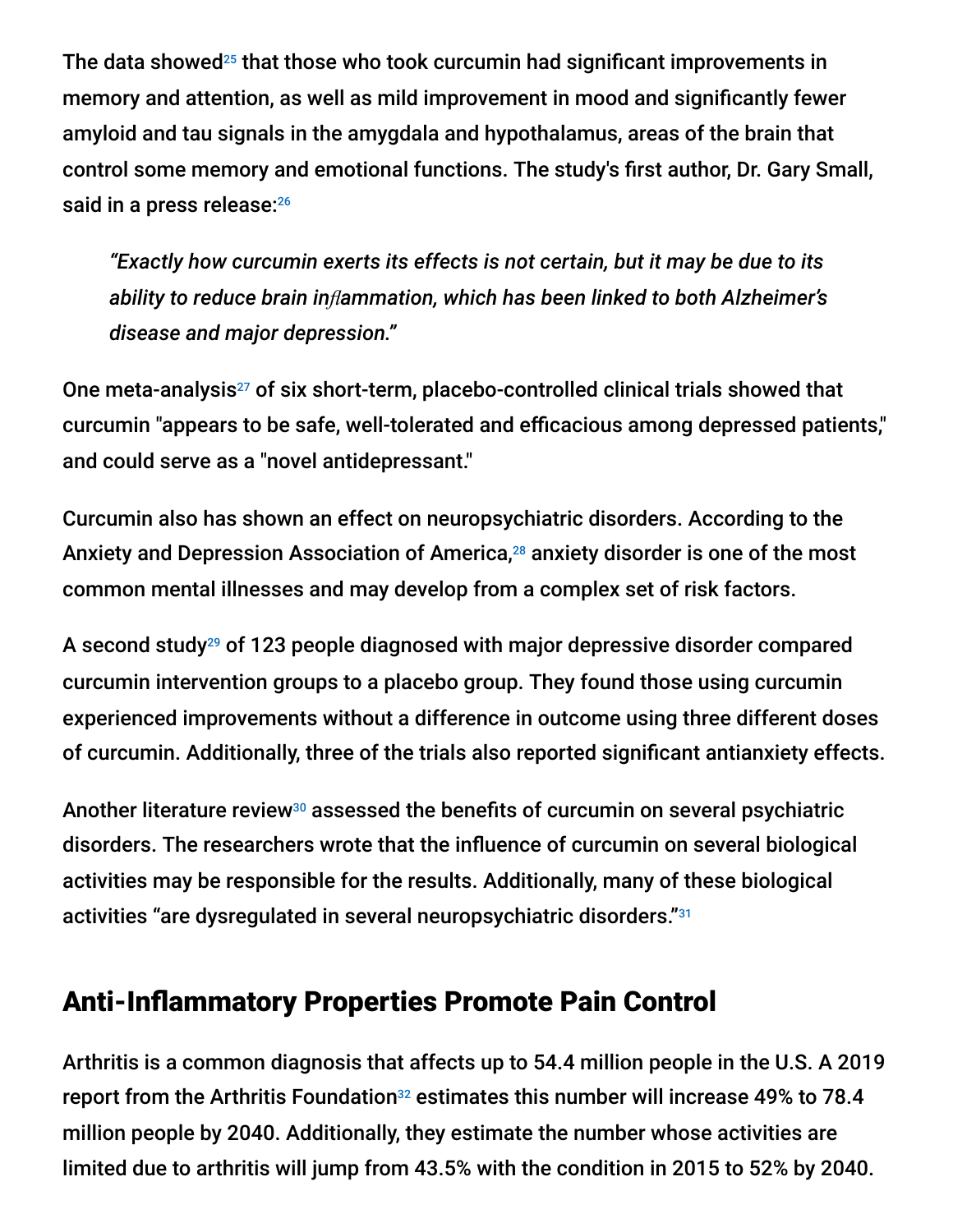People often turn to anti-inflammatory and pain medications to help relieve the pain and discomfort from arthritis. The Arthritis Foundation<sup>33</sup> lists several pain relief options to potentially improve activity levels, including topical and oral nonsteroidal antiinflammatory drugs, steroids, hyaluronic acid, platelet-rich plasma and stem cell injections. Yet, many of these treatments have a list of side effects and are not always well-tolerated.

The safety and nontoxicity of curcumin, even at high doses, have been documented in human trials.<sup>34</sup> Curcumin has been studied for pain relief in those with osteoarthritis, which is the most common form of arthritis. $^{35}$  In one study $^{36}$  of 139 people with knee osteoarthritis, researchers compared those taking curcumin against those taking diclofenac twice-daily for 28 days.

On Days 14 and 28 there were no statistically significant differences between people taking curcumin and those taking diclofenac in pain measurements. Additionally, the people taking curcumin had fewer episodes of flatulence, statistically significant weight loss and did not require an H2 blocker to reduce excess stomach acid, which 28% of those using diclofenac did.

Researchers found that curcumin had an effect on reducing pain similar to diclofenac, but was better tolerated and had fewer side effects. Similar results have been found in studies that evaluate curcumin for pain control after surgery.

One study<sup>37</sup> looked at patient-reported outcomes after laparoscopic cholecystectomy and despite issues with bioavailability, those taking curcumin had better mean pain scores during the first and second week after surgery and better fatigue scores in the first three weeks.

In an animal study, $38$  researchers found that curcumin reduced the perception of pain in "incision-induced inflammation, nociceptive sensitization, spontaneous pain and functional gait abnormalities." A second animal study<sup>39</sup> found similar results, including pain relief in a dose-dependent manner. Additionally, curcumin treatment appeared to facilitate recovery.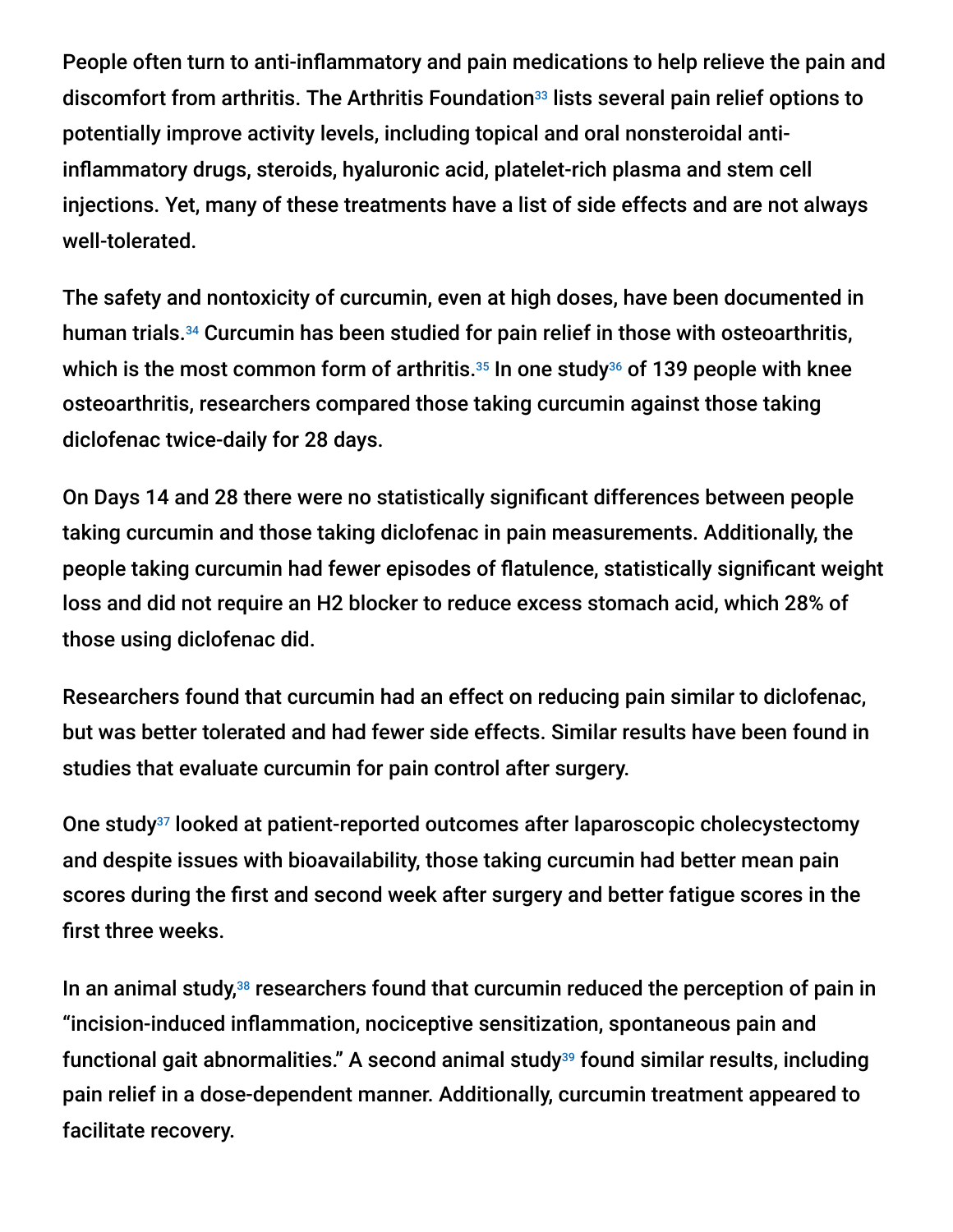#### Curcumin: Endothelial Angiogenesis Suppression and Generation

Researchers have also found that curcumin has a unique property in which it both promotes and suppresses angiogenesis. One study<sup>40</sup> published by the University of California-Riverside<sup>41</sup> demonstrated that curcumin could promote vascular tissue growth, which may eventually be used to help regenerate injured tissue or to heal chronic wounds.

According to 2020 estimates,<sup>42</sup> nearly 2.5% of the U.S. experiences chronic wounds and an analysis<sup>43</sup> of Medicare data in 2018 identified roughly 8.2 million people with chronic wounds that may or may not have been infected. The estimated cost of treatment ranges from \$28.2 billion to \$96.8 billion.

The research was built on hyaluronic acid hydrogels, which earlier research<sup>44</sup> showed were highly stable, even after being injected through a fine clinical needle or undergoing sterilization. Additionally, they showed good biocompatibility in lab testing. The researchers synthesized curcumin magnetic nanoparticles which they dispersed in a hyaluronic acid hydrogel. 45

When tested in stem cell culture, they found it promoted vascular endothelial growth factor (VEGF) and vascular tissue growth. The magnetic properties allowed the scientists to direct the movement of the nanoparticles to the desired location.

They believe this suggests a unique delivery system to help heal injured tissue and concluded, "Overall, our magnetic hydrogels integrated the desirable properties of cytocompatibility and angiogenesis with magnetic guidance, thus proving to be promising for improving tissue regeneration." 46

As the researchers from the University of California noted in a press release, $47$  curcumin has also demonstrated the ability to suppress cell growth in malignant tumors. Researchers have found this in several types of cancer, including small cell lung cancer,<sup>48</sup> breast cancer,<sup>49</sup> pancreatic cancer<sup>50</sup> and ovarian cancer.<sup>51</sup>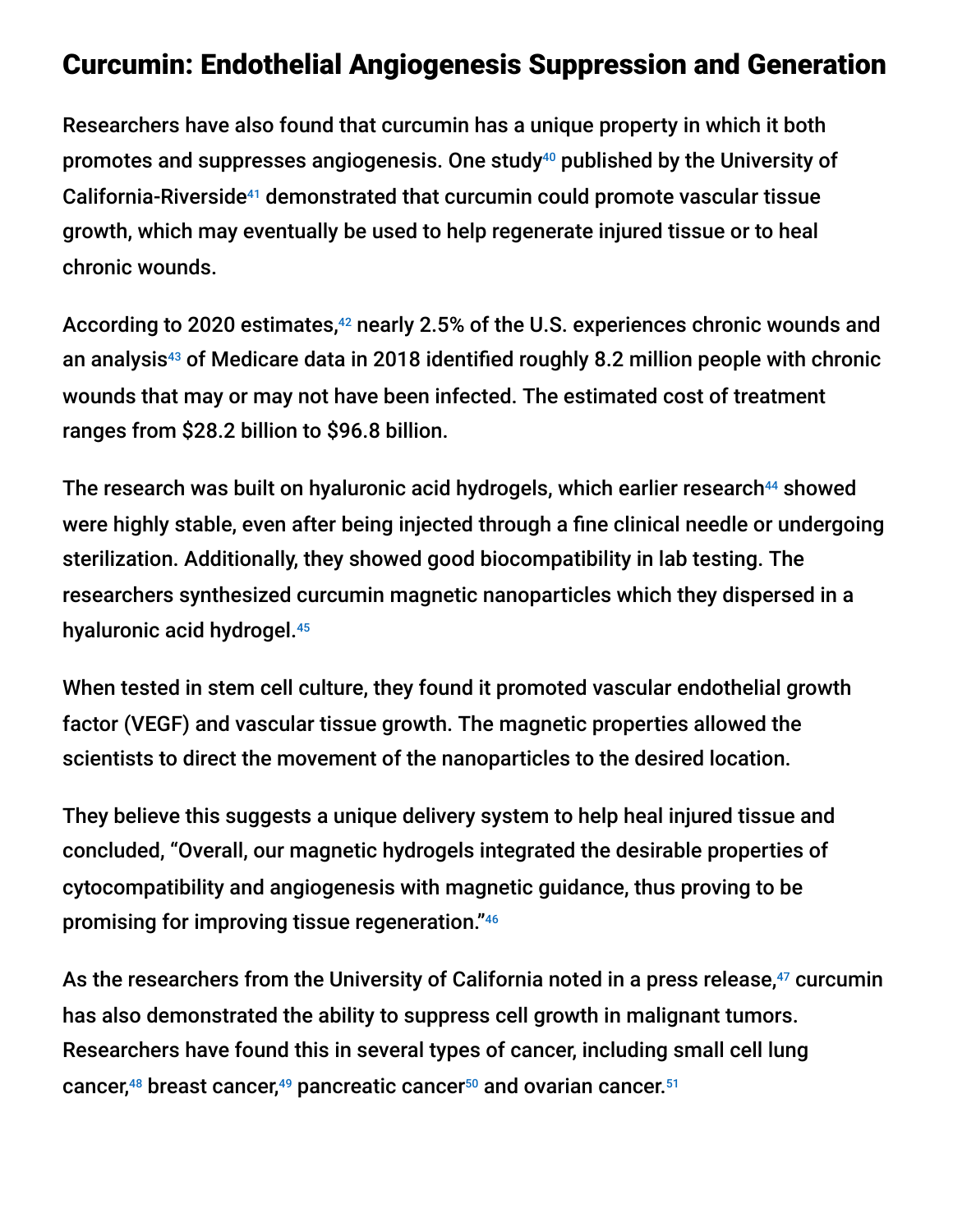## Effect on Inflammation May Improve Eye Health

The anti-inflammatory effects of curcumin may also affect eye health. Eye conditions can be difficult to treat and may affect your eyesight. Anterior uveitis<sup>52</sup> is an eye condition that can result from trauma or is associated with other health conditions such as tuberculosis, rheumatoid arthritis and viral infections. In some cases, there is no obvious underlying cause.

In one study, $53$  patients with anterior uveitis received a 375 mg dose of curcumin three times a day for 12 weeks. There were 32 participants who completed the 12-week study and results showed that curcumin was effective in reducing symptoms and recurrences in the following three years.

In addition to being a potent antioxidant, $54$  curcumin also boosts the function of your own antioxidant enzymes.<sup>55,56,57</sup> Overall, curcumin appears to be powerful, cost-effective and has a low toxicity profile.

As such, it could be a valuable supplement, especially for the aging population. In younger people, the beneficial impact on pathways that help reverse insulin resistance, metabolic syndrome and obesity<sup>58,59</sup> are worth noting. In all, I believe curcumin is a valuable nutritional addition worthy of consideration for all-around good health since inflammation drives so many different disease processes.

#### **Sources and References**

- <sup>1</sup> [Pharmaceutics, 2021;13\(10\)](https://www.ncbi.nlm.nih.gov/pmc/articles/PMC8540263/)
- <sup>2</sup> [National Center for Complementary and Integrative Health, Turmeric Background](https://www.nccih.nih.gov/health/turmeric)
- $3$  [Annals of Indian Academy of Neurology, 2008;11\(1\) Beta Amyloid Plaques para 2 50% down the page](https://www.ncbi.nlm.nih.gov/pmc/articles/PMC2781139/)
- <sup>4</sup> [Natural Products and Bioprospecting, 2017;7\(1\)](https://www.ncbi.nlm.nih.gov/pmc/articles/PMC5315675/)
- <sup>5</sup> [Cancer Research Treatment 2014; 46\(1\): 2](https://www.ncbi.nlm.nih.gov/pmc/articles/PMC3918523/)
- <sup>6</sup> [Nutrition Facts, April 11, 2022](https://nutritionfacts.org/2022/04/11/why-pepper-boosts-turmeric-blood-levels/)
- $7$  [Planta Medica, 1998;64\(4\)](https://pubmed.ncbi.nlm.nih.gov/9619120/)
- 8, 9, 10 [GrandView Research, October 2021](https://www.grandviewresearch.com/press-release/curcumin-market)
- <sup>11, 15</sup> [Foods, 2017;6\(10\)](https://www.ncbi.nlm.nih.gov/pmc/articles/PMC5664031/)
- <sup>12</sup> [The Guardian, May 22, 2022](https://www.theguardian.com/science/2022/may/22/does-turmerics-reputation-translate-into-real-health-benefits)
- <sup>13, 14</sup> [Frontiers in Pharmacology, May 1, 2020](https://www.frontiersin.org/articles/10.3389/fphar.2020.00487/full)